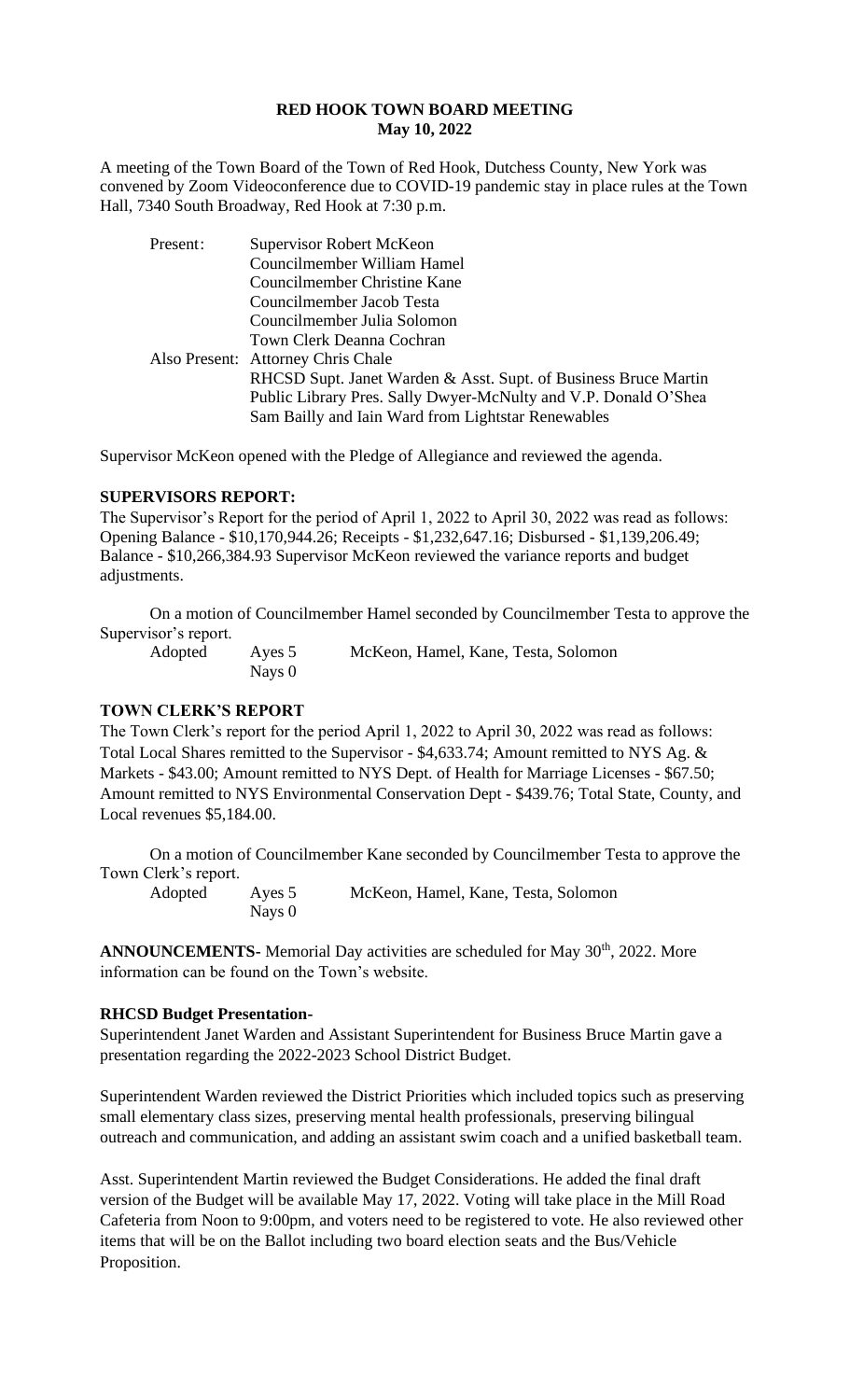For more information, including how to register to vote and to view the 2022-2023 Budget, please visit redhookcentralschools.org.

Councilmember Kane asked if there were items that would be funded through previous Covid Stimulus funding that would continue to need to be funded in the futured. Bruce Martin answered the School District has attempted to limit the Covid Stimulus Funding to one time only expenses.

President and Vice President of the Board of Trustees for the Red Hook Public Library, Donald O'Shea and Sally Dwyer-McNulty, respectively, discussed the work of the library, the type of lending, and what the library is seeking from the budget increase. The library has requested a modest budget increase to cover expenses such as employees' wages and health insurances, ebook licensing purchases, and building maintenance costs.

Councilmember Hamel added the library should highlight how much the library is involved with children's activities and school programs. Donald O'Shea answered the entire list of activities is a long one as the library encourages many partnerships.

### **Co-Location Solar Presentation- Agrivoltaics**

Development Manager Sam Bailly and Agricultural Land Planner Iain Ward from Lightstar Renewables from gave a presentation on Agrivoltaics, an integration of agricultural or horticultural production and solar on a single parcel.

Due to our Hardiness Zones, Lightstar predicts this program will work well in New York State. Lightstar is currently undergoing a project with local farm owner, Frank Vosburgh for pumpkin and grain crops. This parcel works well due to access to the grid and the viable land for solar and farming.

Councilmember Solomon asked what the mechanism was for monitoring the agricultural production that is required over the 20-year period when a farm enters into an agreement. Sam Bailly answered those decisions are typically made on a case-by-case basis but often bonds are used to ensure that agricultural activity will take place throughout the duration of this agreement.

Councilmember Kane asked for clarification of the differences between the installed solar equipment from Agrivoltaics and a solar farm. Sam Baily answered they have similar technology but differentiate with spacing and a tracking system.

#### **Resolution Authorizing Bid Award for 2022 Paving Projects**

Supervisor McKeon explained the resolution

### **TOWN OF RED HOOK RESOLUTION NO. 22 DATED MAY 10, 2022**

# **AUTHORIZING BID AWARD FOR 2022 PAVING PROJECT ON MANOR ROAD, TROW BOULEVARD, COLONIAL DRIVE AND MEADOW DRIVE**

W**HEREAS,** the Town issued a notice of public bid dated April 12, 2022 for the acceptance of sealed bids for the 2022 paving project for Manor Road, North Drive, Trow Boulevard, Colonial Drive and Meadow Drive as described in the bid specifications ("2022 Paving Project"), to be opened on May 5, 2022 at Town Hall; and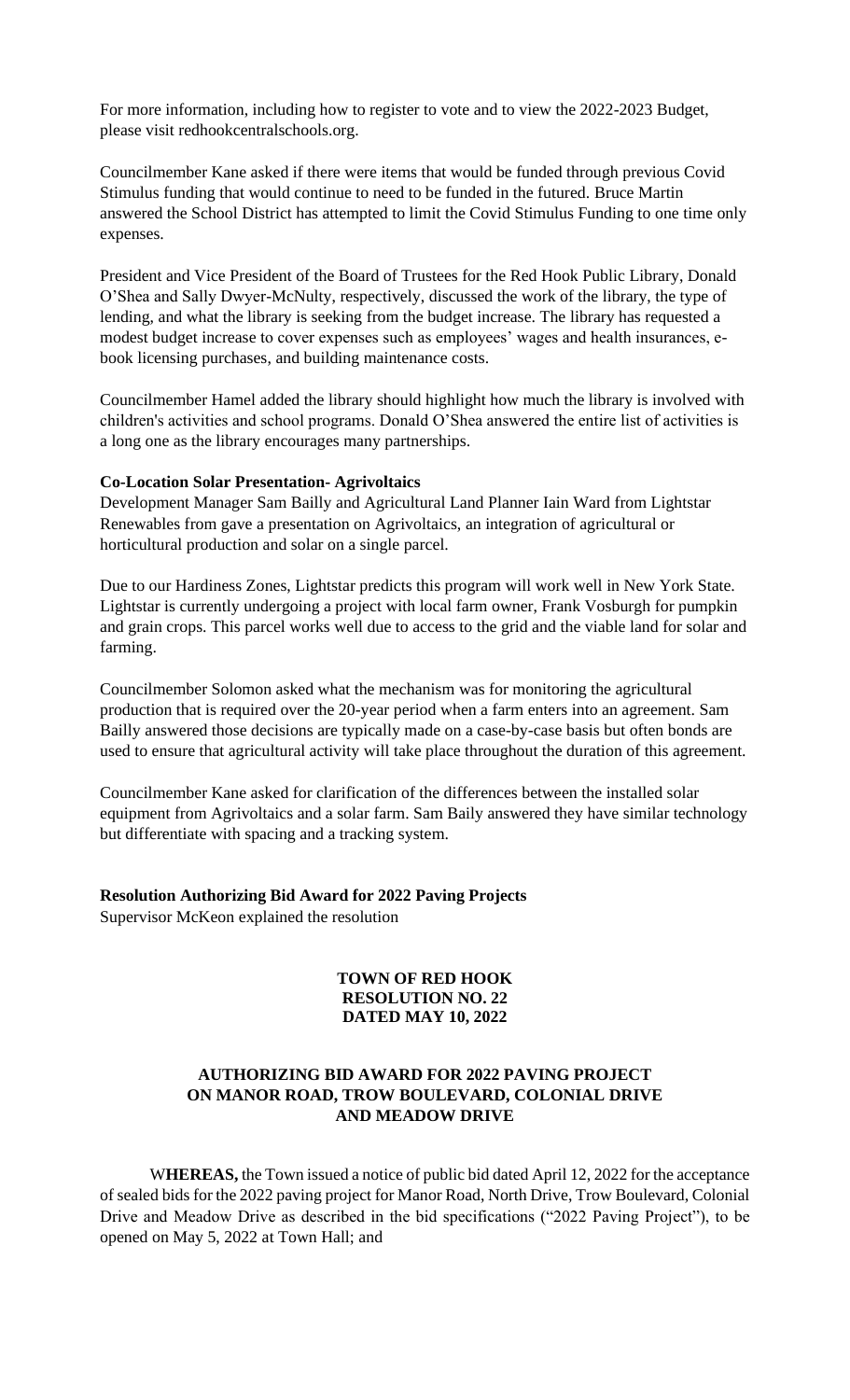**WHEREAS,** sealed bids for the 2022 Paving Project were publicly opened and read on May 5, 2022, at 2:00 pm after due notice pursuant to Section 103 of the General Municipal Law, with bids being received from the parties listed on the attached bid tabulation prepared by the Highway Superintendent; and

**WHEREAS**, the bid of Callanan Industries, Inc. in the amount of \$109.75 per ton has been determined to be the lowest responsible bid for the work specified in the specifications on file with the Clerk; and

**WHEREAS**, based on the budgeting amount available, in accordance with the specifications, the Town Board has determined that the amount of the award should be reduced, and that on the recommendation of the Highway Superintendent, North Road should be removed from the 2022 Paving Project, thereby resulting in an award estimated tonnage of 2555 and estimated contract of \$280,411.25;

**NOW, THEREFORE, BE IT RESOLVED,** that the Town Board of the Town of Red Hook does hereby authorize the Supervisor to accept the foregoing bid for the 2022 Paving Project, subject to the removal of North Road, and execute a contract in such the form provided by the specifications, subject to the provision of a certificate of insurance as required by the bid specifications, at a project cost of \$109.75 per ton for the work described in the specifications.

### EXTRACT OF MINUTES

A regular meeting of the Town Board of the Town of Red Hook, Dutchess County, New York was convened in public session on May 10, 2022 at 7:30 p.m., local time via videoconference and/or teleconference pursuant to NYS Laws Ch. 56 of 2022 and Executive Order 11, as amended. A live transmission was available to the public as described in the notice of meeting attached hereto. The meeting was recorded and a full transcript is required to be prepared to the extent required by such law.

The meeting was called to order by Supervisor Robert McKeon, and, upon roll being called, the following members were: (Note: Where members are marked Present, specify whether In Person at the Town Hall, 7340 South Broadway, Red Hook, NY, via Videoconference, or via Teleconference.)

|                                 | Present             | Absent |
|---------------------------------|---------------------|--------|
| <b>Supervisor Robert McKeon</b> | Via Videoconference |        |
| Councilmember William Hamel     | Via Videoconference |        |
| Councilmember Christine Kane    | Via Videoconference |        |
| Councilmember Julia Solomon     | Via Videoconference |        |
| Councilmember Jacob Testa       | Via Videoconference |        |

The following persons were ALSO PRESENT:

Christine M. Chale, Esq., Attorney for the Town, via Videoconference

The following resolution was offered by Supervisor McKeon, seconded by Councilmember Testa, to wit;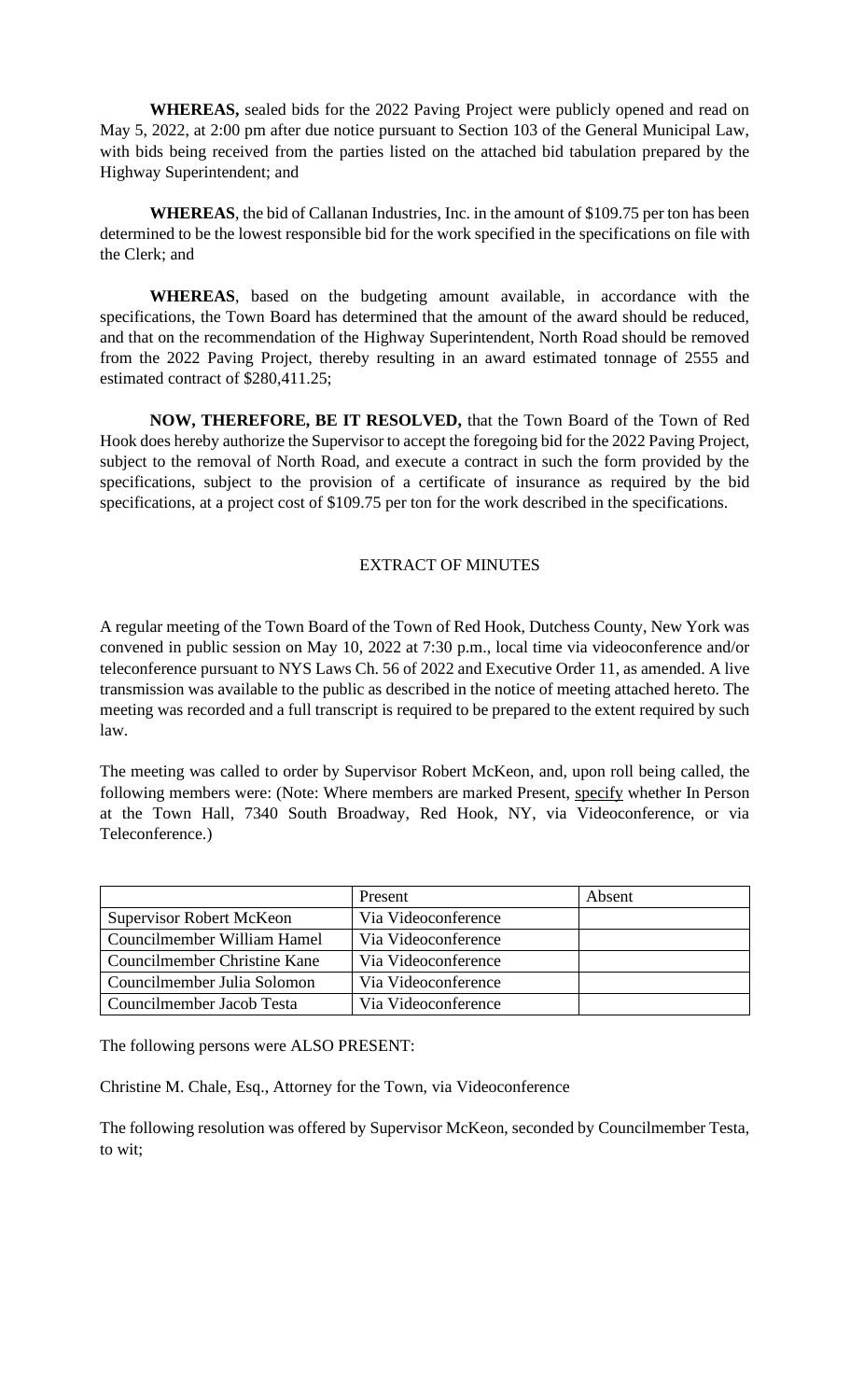### **TOWN OF RED HOOK RESOLUTION NO. 22 DATED MAY 10, 2022**

### **AUTHORIZING BID AWARD FOR 2022 PAVING PROJECT ON MANOR ROAD, TROW BOULEVARD, COLONIAL DRIVE AND MEADOW DRIVE**

The question of the adoption of the foregoing resolution was duly put to vote on a roll call, which resulted as follows:

| Supervisor Robert McKeon     | <b>VOTING Aye</b> |
|------------------------------|-------------------|
| Councilmember William Hamel  | VOTING Aye        |
| Councilmember Christine Kane | <b>VOTING Aye</b> |
| Councilmember Julia Solomon  | <b>VOTING Aye</b> |
| Councilmember Jacob Testa    | <b>VOTING Aye</b> |

The foregoing resolution was thereupon declared duly adopted.

### **Resolution to Approve Highway Expenditures**

Supervisor McKeon explained the resolution.

### **TOWN OF RED HOOK RESOLUTION NO. 23 DATED MAY 10, 2022**

### **RESOLUTION TO APPROVE HIGHWAY EXPENDITURES**

**WHEREAS**, pursuant to the provisions of Section 284 of the Highway Law, moneys levied and collected in the Town for the repair and improvement of highways, and received from the State for State Aid for the repair and improvement of highways, shall be expended for repairs of certain town highways as provided herein; and

**WHEREAS**, attached hereto is a proposed form of 2022 Agreement for the expenditure of certain Highway moneys;

**NOW, THEREFORE BE IT RESOLVED** by the Town Board of the Town of Red Hook, as follows:

- 1. The Town Board hereby authorizes the Highway Superintendent to expend highway funds in an amount not to exceed \$48,000 to be set aside to be expended for materials for primary work and general repairs upon Town highways, as more specifically provided in the attached Agreement.
- 2. The Town Board hereby authorizes the Highway Superintendent to expend highway funds in an amount not to exceed \$287,710.00 for permanent improvement of the following Town Highway(s) as more specifically provided in the attached Agreement:
	- Manor Road starting at Aspinwall Road and leading to North Drive, on Trow Boulevard, starting at Carriage Drive and leading to North Road, on Colonial Drive, starting at Manor Road and leading to Trow Boulevard, on Meadow Drive starting at Route 199 and leading to Trow Boulevard.
- 3. The Town Board hereby authorizes the Highway Superintendent to expend highway funds in an amount not to exceed \$43,000.00 for permanent improvement of the following Town Highway(s) as more specifically provided in the attached Agreement:
	- Hapeman Hill Road and leading to State Route 199.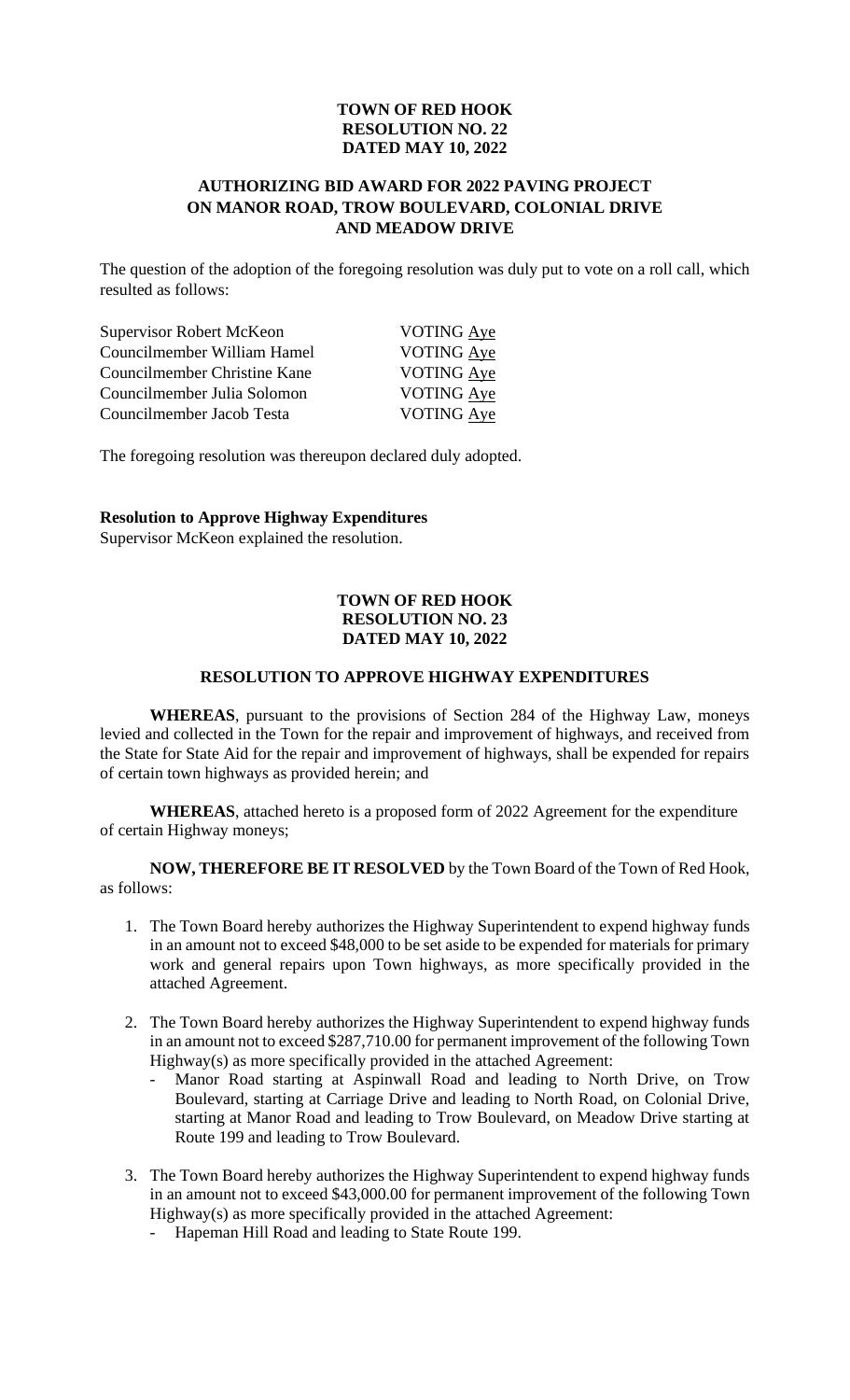- 4. The Town Board hereby authorizes the Highway Superintendent to expend highway funds in an amount not to exceed \$27,000.00 for permanent improvement of the following Town Highway(s) as more specifically provided in the attached Agreement:
	- Kelly Road and leading to State Route 9G and on Whalesback Road commencing at Kelly Road and leading to Old Whalesback Road and on Old Whalesback Road leading to State Route 9G.
- 5. This resolution shall take effect immediately.

# EXTRACT OF MINUTES

A regular meeting of the Town Board of the Town of Red Hook, Dutchess County, New York was convened in public session on May 10, 2022 at 7:30 p.m., local time via videoconference and/or teleconference pursuant to NYS Laws Ch. 417 of 2021 and Executive Order 11, as extended. A live transmission was available to the public as described in the notice of meeting attached hereto. The meeting was recorded and a full transcript is required to be prepared to the extent required by such law.

The meeting was called to order by Supervisor Robert McKeon, and, upon roll being called, the following members were: (Note: Where members are marked Present, specify whether In Person at the Town Hall, 7340 South Broadway, Red Hook, NY, via Videoconference, or via Teleconference.)

|                                 | Present             | Absent |
|---------------------------------|---------------------|--------|
| <b>Supervisor Robert McKeon</b> | Via Videoconference |        |
| Councilmember William Hamel     | Via Videoconference |        |
| Councilmember Christine Kane    | Via Videoconference |        |
| Councilmember Julia Solomon     | Via Videoconference |        |
| Councilmember Jacob Testa       | Via Videoconference |        |

The following persons were ALSO PRESENT:

Christine M. Chale, Esq., Attorney for the Town, via Videoconference

The following resolution was offered by Supervisor McKeon, seconded by Councilmember Hamel, to wit;

### **TOWN OF RED HOOK RESOLUTION NO. 23 DATED MAY 10, 2022**

### **RESOLUTION TO APPROVE HIGHWAY EXPENDITURES**

The question of the adoption of the foregoing resolution was duly put to vote on a roll call, which resulted as follows:

| Supervisor Robert McKeon     | VOTING Aye        |
|------------------------------|-------------------|
| Councilmember William Hamel  | VOTING Aye        |
| Councilmember Christine Kane | <b>VOTING Aye</b> |
| Councilmember Julia Solomon  | <b>VOTING Aye</b> |
| Councilmember Jacob Testa    | <b>VOTING Aye</b> |

The foregoing resolution was thereupon declared duly adopted.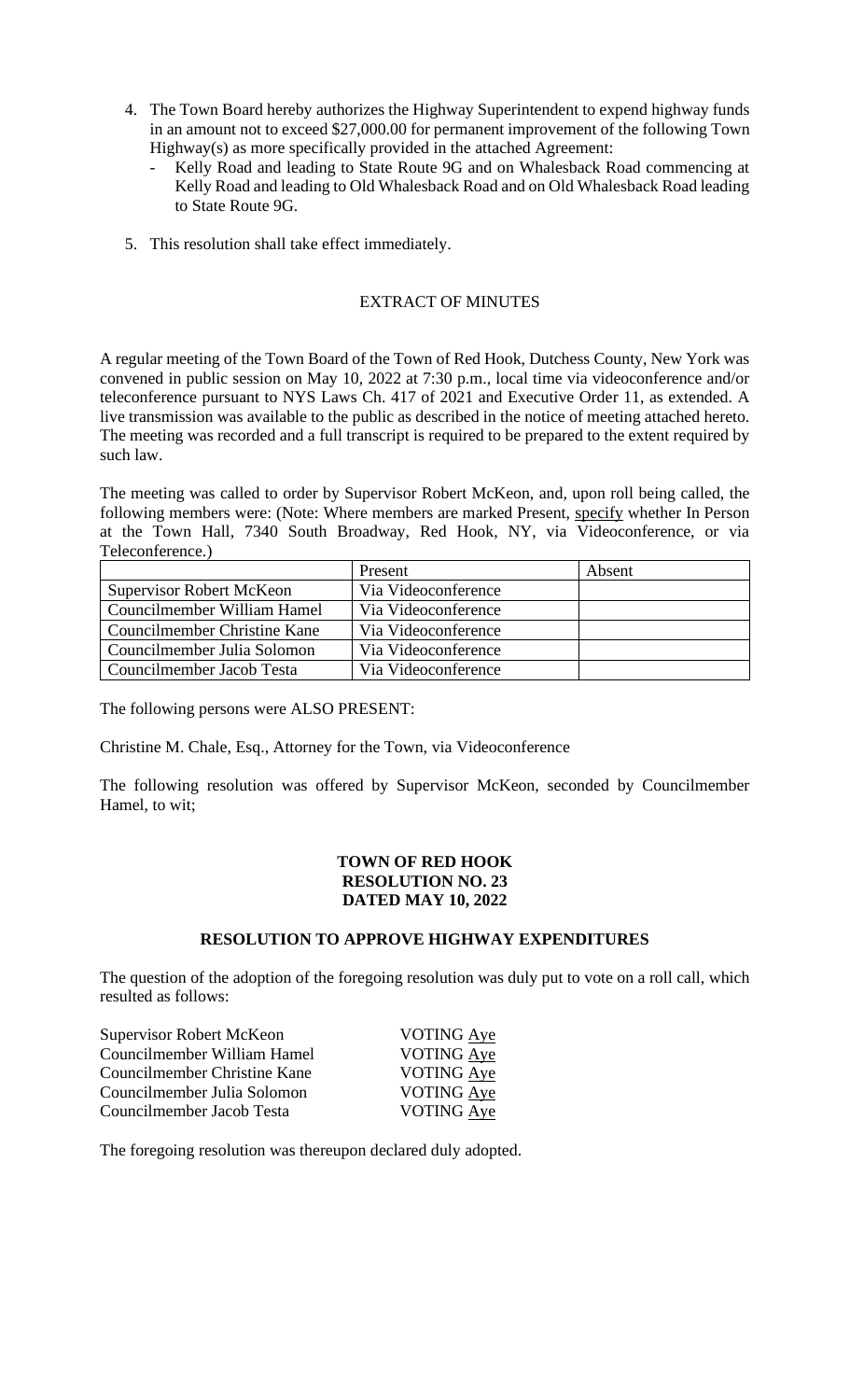**Resolution Authorizing Contract Award for the Town of Red Hook Generators Project** Supervisor McKeon explained the resolution.

### **TOWN OF RED HOOK RESOLUTION NO. 24 DATED MAY 10, 2022**

### **AUTHORIZING CONTRACT AWARD FOR THE TOWN OF RED HOOK GENERATORS/MIG GRANT PROJECT**

**WHEREAS**, the Town issued a notice of public bids dated April 27, 2022 for the acceptance of sealed bids for the Town of Red Hook Generators/MIG Grant Project (the "Project"), to be opened at 2:00 p.m. on May 9, 2022 at Town Hall; and

**WHEREAS**, sealed bids for the Project were publicly opened and read on May 9, 2022, after due notice pursuant to Section 103 of the General Municipal Law, with bids received as set forth on the tabulation on file with the Town Clerk; and

**WHEREAS**, after review of bids, the bid of ElectricAce Operations, LLC in the amount of \$98,347 for the Project has been determined to be the lowest responsible bid for such work as specified in the specifications on file with the Town Clerk;

**NOW, THEREFORE, BE IT RESOLVED,** that the Town Board of the Town of Red Hook does hereby authorize the Supervisor to accept the foregoing bid for the Project and execute a contract in substantially the form provided by the specifications, subject to the provision of a certificate of insurance and such further documentation as required by the bid specifications.

# EXTRACT OF MINUTES

A regular meeting of the Town Board of the Town of Red Hook, Dutchess County, New York was convened in public session on May 10, 2022 at 7:30 p.m., local time via videoconference and/or teleconference pursuant to NYS Laws Ch. 56 of 2022 and Executive Order 11, as amended. A live transmission was available to the public as described in the notice of meeting attached hereto. The meeting was recorded and a full transcript is required to be prepared to the extent required by such law.

The meeting was called to order by Supervisor Robert McKeon, and, upon roll being called, the following members were: (Note: Where members are marked Present, specify whether In Person at the Town Hall, 7340 South Broadway, Red Hook, NY, via Videoconference, or via Teleconference.)

|                                 | Present             | Absent |
|---------------------------------|---------------------|--------|
| <b>Supervisor Robert McKeon</b> | Via Videoconference |        |
| Councilmember William Hamel     | Via Videoconference |        |
| Councilmember Christine Kane    | Via Videoconference |        |
| Councilmember Julia Solomon     | Via Videoconference |        |
| Councilmember Jacob Testa       | Via Videoconference |        |

The following persons were ALSO PRESENT:

Christine M. Chale, Esq., Attorney for the Town, via Videoconference

The following resolution was offered by Supervisor McKeon, seconded by Councilmember Kane, to wit;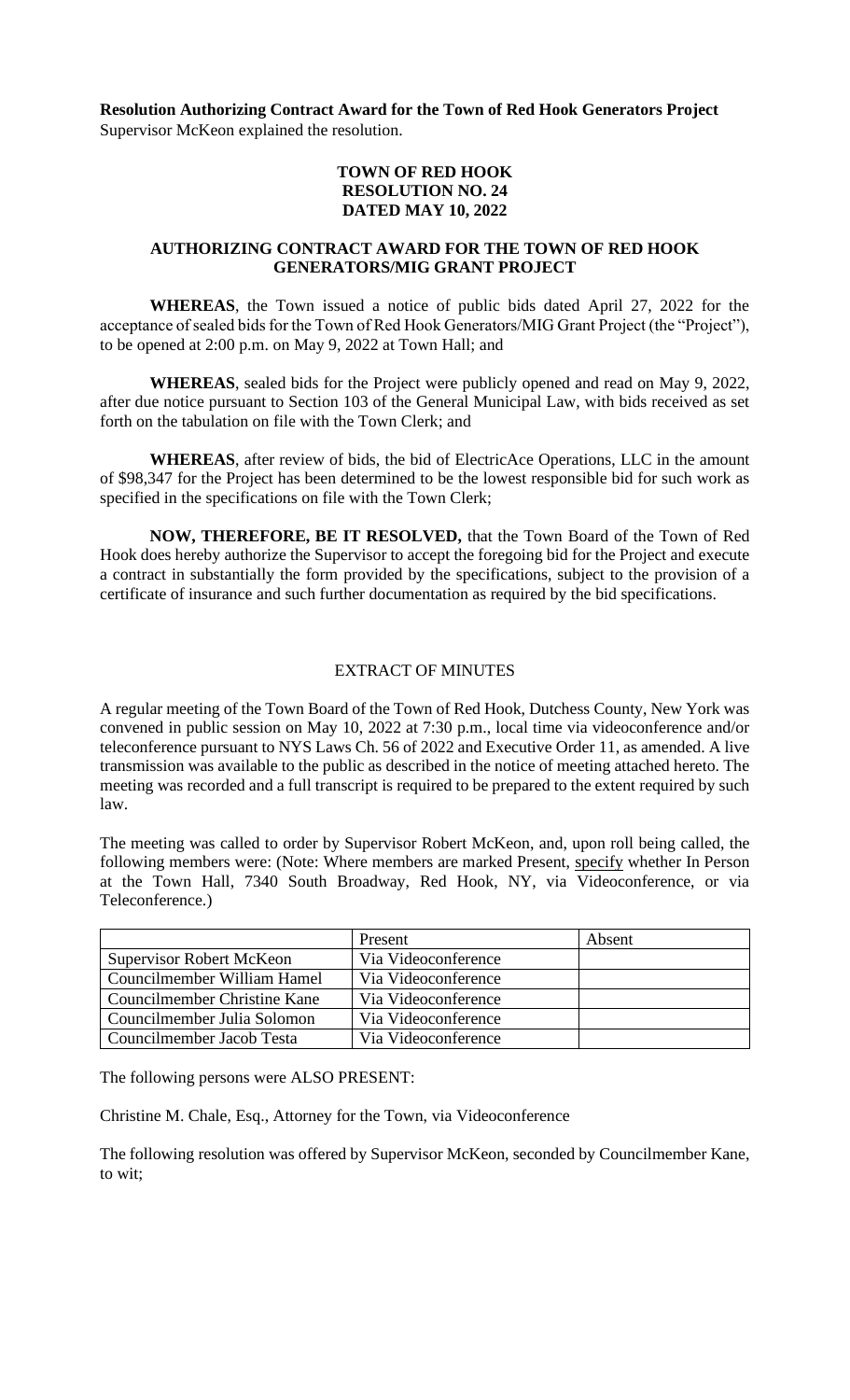### **TOWN OF RED HOOK RESOLUTION NO. 24 DATED MAY 10, 2022**

### **AUTHORIZING CONTRACT AWARD FOR THE TOWN OF RED HOOK GENERATORS/MIG GRANT PROJECT**

The question of the adoption of the foregoing resolution was duly put to vote on a roll call, which resulted as follows:

| Supervisor Robert McKeon     | VOTING Aye |
|------------------------------|------------|
| Councilmember William Hamel  | VOTING Aye |
| Councilmember Christine Kane | VOTING Aye |
| Councilmember Jacob Testa    | VOTING Aye |
| Councilmember Julia Solomon  | VOTING Aye |

The foregoing resolution was thereupon declared duly adopted.

# **Resolution Establishing a Date for a Public Hearing Regarding Local Law A (Proposed) Regarding Exemption for Cold War Veterans**

Supervisor McKeon explained the resolution.

### **TOWN OF RED HOOK RESOLUTION NO. 25 DATED MAY 10, 2022**

### **ESTABLISHING A DATE FOR A PUBLIC HEARING REGARDING THE ADOPTION BY THE TOWN BOARD OF THE TOWN OF RED HOOK OF LOCAL LAW NO. A (PROPOSED) OF 2022 REGARDING EXEMPTION FROM REAL PROPERTY TAXES FOR COLD WAR VETERANS**

**WHEREAS**, pursuant to Real Property Tax Law Section 458-b, subd. 2, the Town is authorized to grant certain exemptions by local option with respect to Cold War Veterans as defined therein; and

WHEREAS, a proposed form of Local Law No. A (Proposed) of 2022 entitled "A Local Law to Amend Chapter 126, Article IV Entitled 'Cold War Veterans Exemption' Regarding Exemption from Real Property Taxes for Cold War Veterans" has been submitted to the Town Board of the Town of Red Hook (the "Proposed Local Law"); and

**WHEREAS**, the Proposed Local Law would modify the provisions of the Town Code of the Town of Red Hook by increasing the maximum amount of the real property tax exemption for Cold War Veterans above the current limit of \$12,000 and eliminating the current ten-year expiration term; and

**WHEREAS,** the Town Board has determined that the proposed local law is best described as a local legislative decision concerning routine administration and management under the State Environmental Quality Review Act ("SEQRA").

**NOW THEREFORE BE IT RESOLVED**, by the Town Board of the Town of Red Hook (by the favorable vote of not less than a majority of all of the members of the Board) as follows:

1. The Town Board of the Town of Red Hook shall hold a public hearing on May 25, 2022, at 7:35 p.m. to hear all interested parties on said Proposed Local Law; and

The Town Clerk is hereby authorized and directed to publish notice of said public hearing in the Poughkeepsie Journal, the official newspaper of said Town, on or before May 20, 2022, which is not less than five calendar days prior to the date of said public hearing.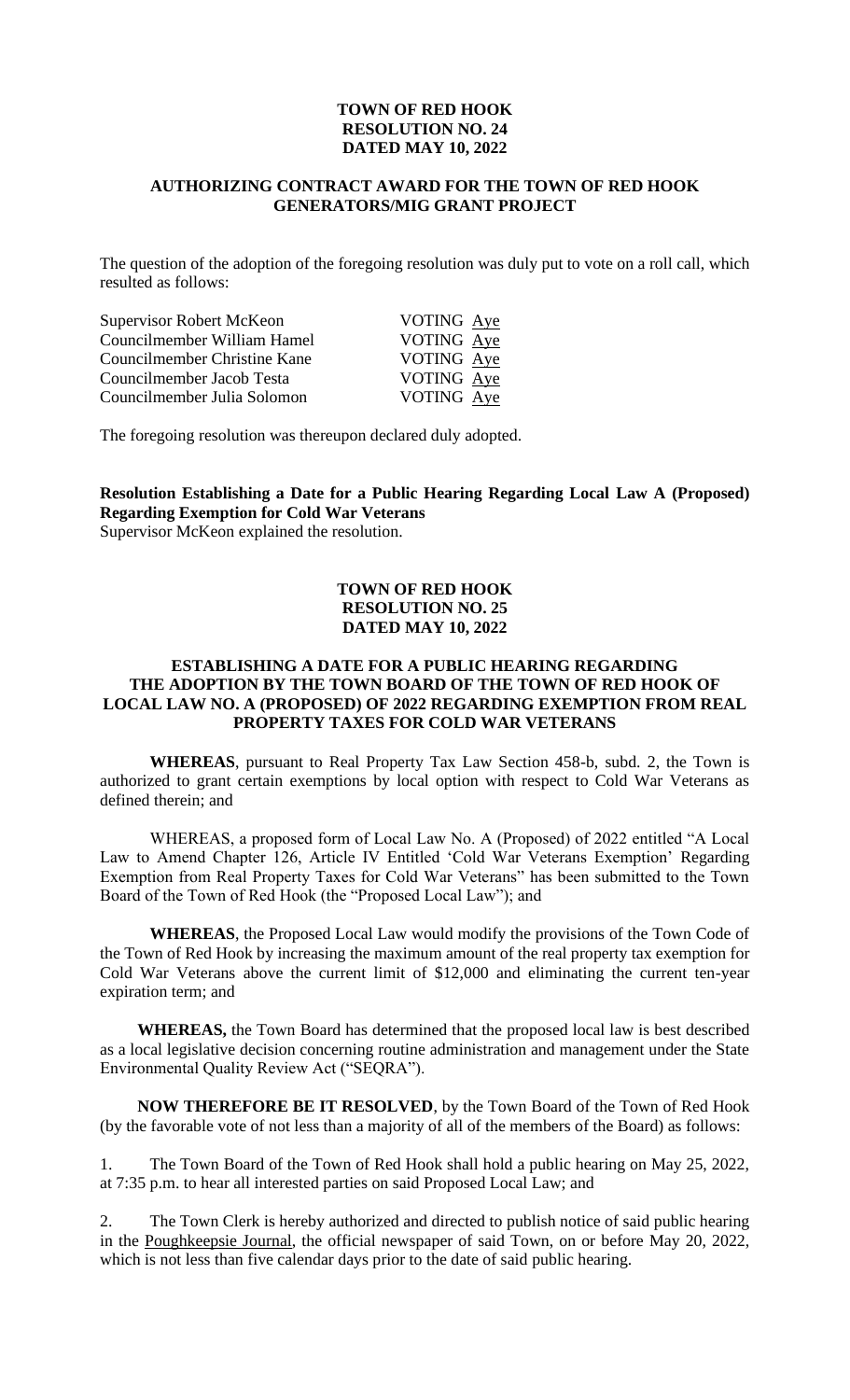### Town of Red Hook **Local Law No. A (Proposed) of 2022** A LOCAL LAW TO AMEND CHAPTER 126, ARTICLE IV ENTITLED "COLD WAR VETERANS EXEMPTION" REGARDING EXEMPTION FROM REAL PROPERTY TAXES FOR COLD WAR VETERANS.

Be it enacted by the Town Board of the Town of Red Hook as follows: SECTION 1. PURPOSE

The purpose of this local law is to exercise the Town's right, pursuant to Section  $458-b(2)(c)(iii)$ of the Real Property Tax Law to enact legislation that will increase the maximum amount of the real property tax exemption for Cold War Veterans above the current limit of \$12,000 and eliminate the current ten-year expiration term.

SECTION 2. AMENDMENT TO ARTICLE IV, CHAPTER 126

Subsections §§ 126-10, 126-11, 126-12 and 126-13 of Article IV of Chapter 126 entitled "Cold War Veterans Exemption" are hereby amended in whole to read as set forth in the following new Subsections §§ 126-10, 126-11, 126-12 and 126-13:

§126-10 Cold War Veterans Exemption. An exemption under § 458-b of the Real Property Tax Law of the State of New York is hereby granted amounting to fifteen percent of the assessed value of such property; provided however, that such exemption shall not exceed \$\_\_\_\_\_\_\_\_\_\_\_\_\_\_\_ or the product of \$\_\_\_\_\_\_\_\_\_\_\_\_\_\_\_ dollars multiplied by the latest state equalization rate of the assessing unit, or, in the case of a special assessing unit, the latest class ratio, whichever is less.

§126-11 Cold War Veterans Additional Exemption. In addition to the exemption provided by § 126-10, where the Cold War veteran received a compensation rating from the United States Department of Veterans Affairs or from the United States Department of Defense because of a service-connected disability, qualified residential real property shall be exempt from taxation to the extent of the product of the assessed value of such property, multiplied by fifty percent of the Cold War veteran disability rating, provided, however, that such exemption shall not exceed  $\$\$ , or the product of  $\$\$  dollars multiplied by the latest state equalization rate for the assessing unit, or, in the case of a special assessing unit, the latest class ratio, whichever is less.

§ [126-12 Limitations. T](https://ecode360.com/12392588#12392587)he exemption from taxation provided by §§ [126-10](https://ecode360.com/12392585#12392585) and [126-11](https://ecode360.com/12392586#12392586) shall be applicable to Town taxation.

§126-13 Expiration of term. Pursuant to § 458-b (2)(c)(iii) of the New York State Real Property Tax Law, the exemptions provided by §§ 126-10 and 126-11 shall apply to qualifying owners of qualifying residential real property for as long as they remain qualifying owners as defined in § 458-b (1)(e) of the New York State Real Property Tax Law.

SECTION 3. STATEMENT OF AUTHORITY.

This local law is authorized by the New York State Constitution, Article IX, Section 2, the provisions of the New York Municipal Home Rule Law (MHRL), the provisions of the Statute of Local Governments, New York State Real Property Tax Law Section 458-b, the relevant provisions of the Town Law of the State of New York, and the laws of the Town of Red Hook.

SECTION 4. SEVERABILITY

If any clause, sentence, paragraph, section or part of this Local Law shall be adjudged by any court of competent jurisdiction to be invalid, such judgment shall not affect, impair or invalidate the remainder thereof, but shall be confined in its operation to said clause, sentence, paragraph, section or part of this Local Law.

SECTION 5. EFFECTIVE DATE

This local law shall take effect immediately after it is filed with the Secretary of State as provided in Section 27(3) of the Municipal Home Rule Law of the State of New York.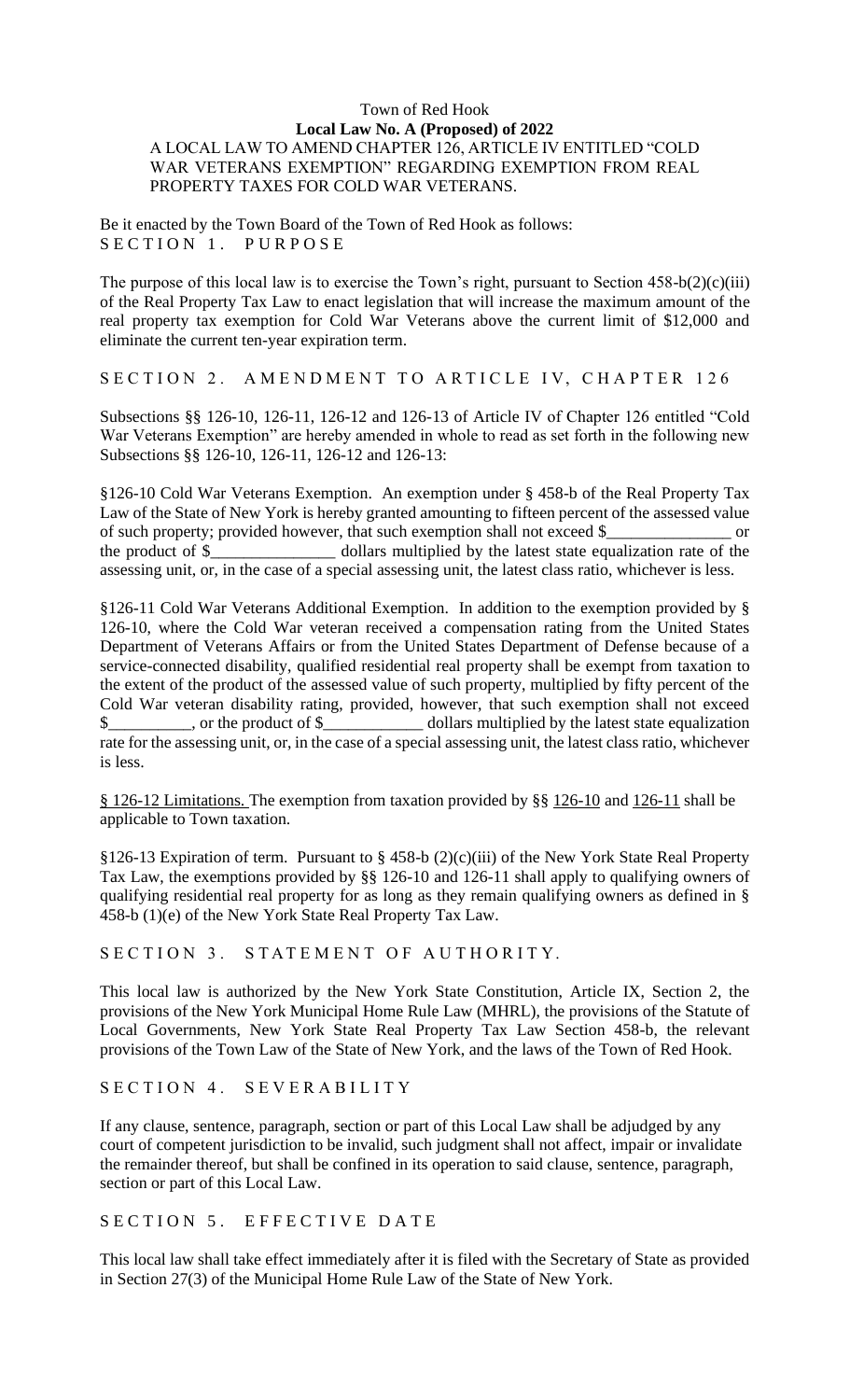### EXTRACT OF MINUTES

A regular meeting of the Town Board of the Town of Red Hook, Dutchess County, New York was convened in public session on May 10, 2022 at 7:30 p.m., local time via videoconference and/or teleconference pursuant to NYS Laws Ch. 56 of 2022 and Executive Order 11, as amended. A live transmission was available to the public as described in the notice of meeting attached hereto. The meeting was recorded and a full transcript is required to be prepared to the extent required by such law.

The meeting was called to order by Supervisor Robert McKeon, and, upon roll being called, the following members were: (Note: Where members are marked Present, specify whether In Person at the Town Hall, 7340 South Broadway, Red Hook, NY, via Videoconference, or via Teleconference.)

|                                 | Present             | Absent |
|---------------------------------|---------------------|--------|
| <b>Supervisor Robert McKeon</b> | Via Videoconference |        |
| Councilmember William Hamel     | Via Videoconference |        |
| Councilmember Christine Kane    | Via Videoconference |        |
| Councilmember Julia Solomon     | Via Videoconference |        |
| Councilmember Jacob Testa       | Via Videoconference |        |

The following persons were ALSO PRESENT:

Christine M. Chale, Esq., Attorney for the Town, via Videoconference

The following resolution was offered by Supervisor McKeon, seconded by Councilmember Hamel, to wit;

### **TOWN OF RED HOOK RESOLUTION NO. 25 DATED MAY 10, 2022**

### **ESTABLISHING A DATE FOR A PUBLIC HEARING REGARDING THE ADOPTION BY THE TOWN BOARD OF THE TOWN OF RED HOOK OF LOCAL LAW NO. A (PROPOSED) OF 2022 REGARDING EXEMPTION FROM REAL PROPERTY TAXES FOR COLD WAR VETERANS**

The question of the adoption of the foregoing resolution was duly put to vote on a roll call, which resulted as follows:

| <b>Supervisor Robert McKeon</b> | VOTING Aye        |
|---------------------------------|-------------------|
| Councilmember William Hamel     | VOTING Aye        |
| Councilmember Christine Kane    | VOTING Aye        |
| Councilmember Jacob Testa       | VOTING Aye        |
| Councilmember Julia Solomon     | <b>VOTING Aye</b> |
|                                 |                   |

The foregoing resolution was thereupon declared duly adopted.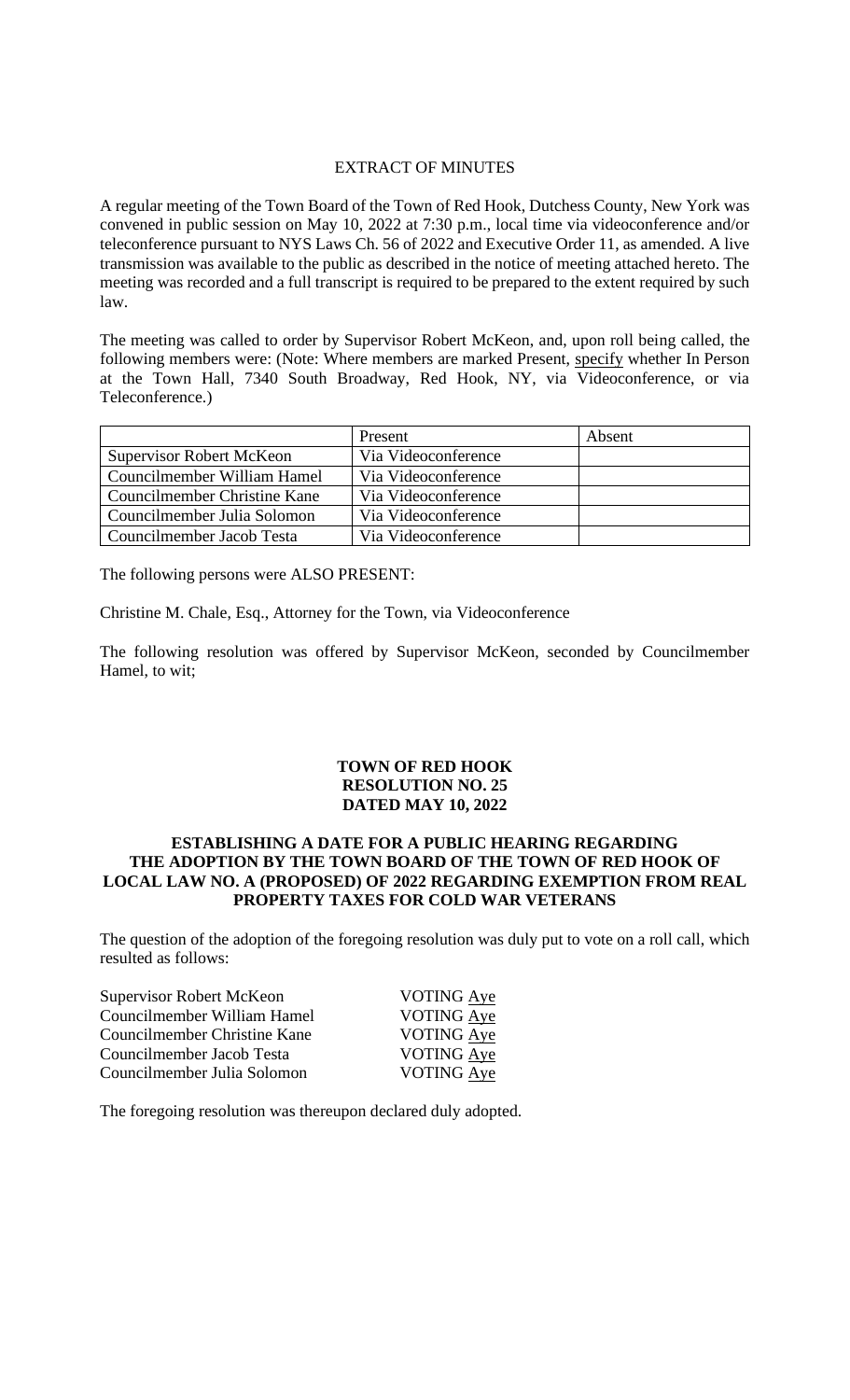**Resolution Establishing a Date for a Public Hearing Regarding the Adoption of Local Law B (Proposed) of 2022 Regarding Videoconferencing Policy**  Attorney Chris Chale explained the resolution.

> **TOWN OF RED HOOK RESOLUTION NO. 26 DATED MAY 10, 2022**

### **ESTABLISHING A DATE FOR A PUBLIC HEARING REGARDING THE ADOPTION BY THE TOWN BOARD OF THE TOWN OF RED HOOK OF LOCAL LAW NO. B (PROPOSED) OF 2022 REGARDING VIDEOCONFERENCING POLICY**

**WHEREAS**, Chapter 56 of the Laws of 2022 amended the Open Meetings Law to authorize the continued use of videoconferencing to conduct public meetings subject to certain conditions set forth therein; and

**WHEREAS**, pursuant to such law, the Town of Red Hook is authorized to permit use of videoconferencing subject to adoption of a local law after public hearing;

**WHEREAS,** a proposed form of Local Law No. B (Proposed) of 2022 entitled "A Local Law to Amend Chapter 22, Entitled "Meetings, Public Notice Of" to Change the Title to "Meetings, Notice and Procedures", to Amend Notice Procedures, and to Authorize Videoconferencing as Permitted by the Open Meetings Law" has been submitted to the Town Board of the Town of Red Hook (the "Proposed Local Law"); and

**WHEREAS,** the Town Board has determined that the proposed local law is best described as a local legislative decision concerning routine administration and management under the State Environmental Quality Review Act ("SEQRA").

**NOW THEREFORE BE IT RESOLVED**, by the Town Board of the Town of Red Hook (by the favorable vote of not less than a majority of all of the members of the Board) as follows:

3. The Town Board of the Town of Red Hook shall hold a public hearing on May 25, 2022, at 7:40 p.m. to hear all interested parties on said Proposed Local Law; and

4. The Town Clerk is hereby authorized and directed to publish notice of said public hearing in the Poughkeepsie Journal, the official newspaper of said Town, on or before May 20, 2022, which is not less than five calendar days prior to the date of said public hearing.

Town of Red Hook

### **Local Law No. B (Proposed) of 2022**

A LOCAL LAW TO AMEND CHAPTER 22, ENTITLED "MEETINGS, PUBLIC NOTICE OF" TO CHANGE THE TITLE TO "MEETINGS, NOTICE AND PROCEDURES", TO AMEND NOTICE PROCEDURES, AND TO AUTHORIZE VIDEOCONFERENCING AS PERMITTED BY THE OPEN MEETINGS LAW.

Be it enacted by the Town Board of the Town of Red Hook as follows: SECTION 1. PURPOSE

The purpose of this local law is to update provisions of the Town Code regarding public meetings including authorization for the Town Board and the Town's public bodies, as that term is defined in Public Officers Law § 102, to participate in meetings via videoconference in a manner consistent with the Town's videoconferencing policy and the authority granted in Public Officers Law § 103-a.

SECTION 2. AMENDMENT TO CHAPTER 22

§2.1. The title of Chapter 22 is amended to read "MEETINGS, NOTICE AND PROCEDURES".

§2.2. Section 22-3 is hereby amended to read as follows: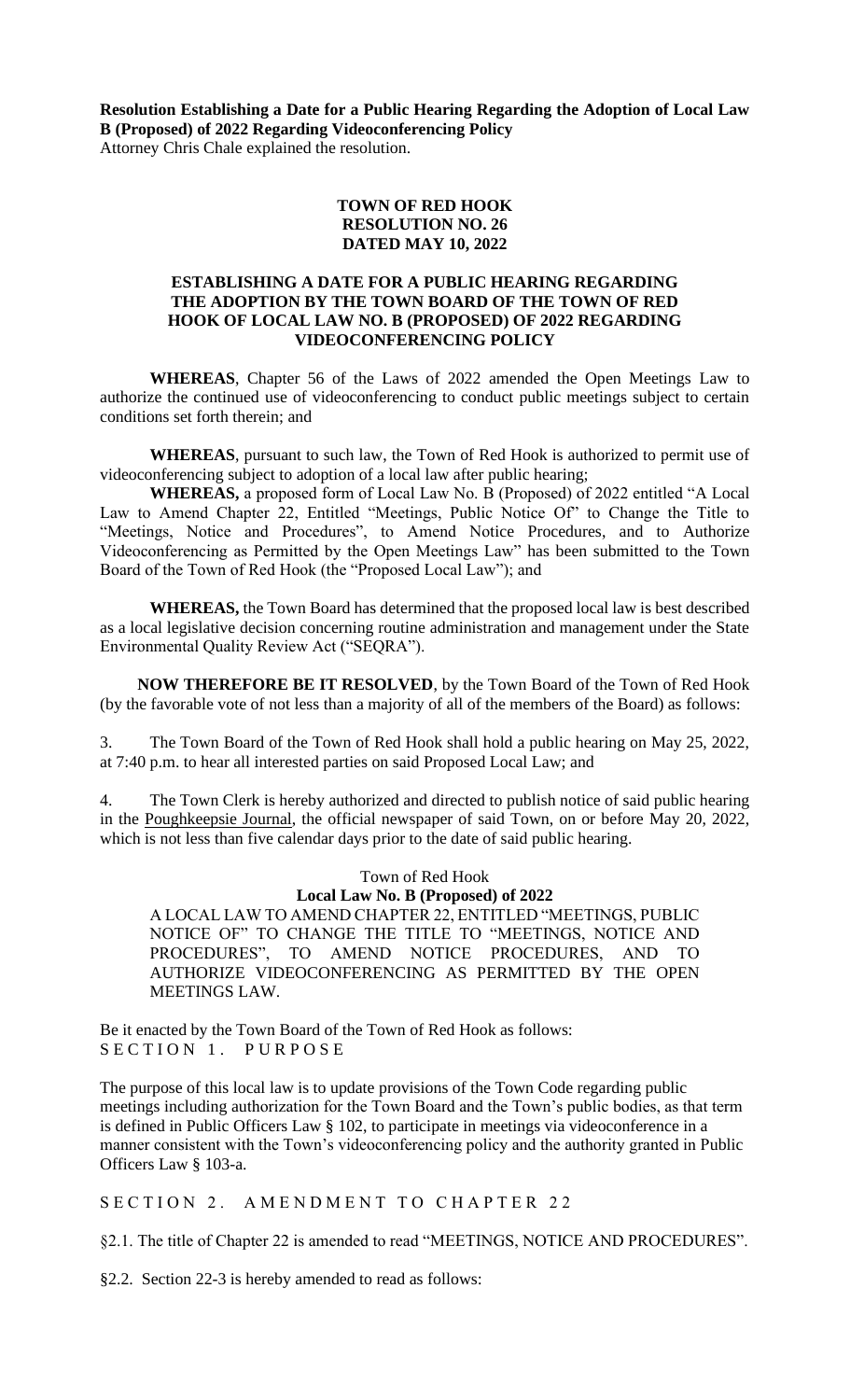§ 22-3 Designation of locations for posting of notice. The following locations are hereby designated as the sites where notice of all meetings held by the Town Board shall be posted: A. Office of the Town Clerk. B. On the Town's website, to the extent practicable.

§2.3. A new Article II entitled "Videoconferencing" is inserted at the end of Chapter 22 of the Code, to read as follows:

Article II. Videoconferencing

§ 22-15 Participation in Meetings. The Town Board of the Town of Red Hook hereby authorizes members of the town board and all members of the town's public bodies to participate in meetings using videoconferencing technology in a manner permitted by Public Officers Law § 103-a and the town's videoconferencing policy adopted by resolution of the town board.

§ 22-16 Procedures During State of Emergency. Without limiting the foregoing, the members of the town board and all members of the town's public bodies are authorized to participate in meetings using videoconferencing or teleconferencing technology to the extent permitted by law including any then applicable Executive Order or state or local emergency declaration if the public body determines that the circumstances necessitating the emergency declaration would affect or impair the ability of the public body to hold a meeting without videoconferencing.

SECTION 3. STATEMENT OF AUTHORITY.

This local law is authorized by the New York State Constitution, Article IX, Section 2, the provisions of the New York Municipal Home Rule Law (MHRL), the provisions of the Statute of Local Governments, Public Officers Law § 103-a, the relevant provisions of the Town Law of the State of New York, and the laws of the Town of Red Hook. Town Law § 62 is expressly superseded as to the location of meetings of the Town Board.

SECTION 4. SEVERABILITY

If any clause, sentence, paragraph, section or part of this Local Law shall be adjudged by any court of competent jurisdiction to be invalid, such judgment shall not affect, impair or invalidate the remainder thereof, but shall be confined in its operation to said clause, sentence, paragraph, section or part of this Local Law.

SECTION 5. EFFECTIVE DATE

This local law shall take effect immediately after it is filed with the Secretary of State as provided in Section 27(3) of the Municipal Home Rule Law of the State of New York.

#### EXTRACT OF MINUTES

A regular meeting of the Town Board of the Town of Red Hook, Dutchess County, New York was convened in public session on May 10, 2022 at 7:30 p.m., local time via videoconference and/or teleconference pursuant to NYS Laws Ch. 56 of 2022 and Executive Order 11, as amended. A live transmission was available to the public as described in the notice of meeting attached hereto. The meeting was recorded and a full transcript is required to be prepared to the extent required by such law.

The meeting was called to order by Supervisor Robert McKeon, and, upon roll being called, the following members were: (Note: Where members are marked Present, specify whether In Person at the Town Hall, 7340 South Broadway, Red Hook, NY, via Videoconference, or via Teleconference.)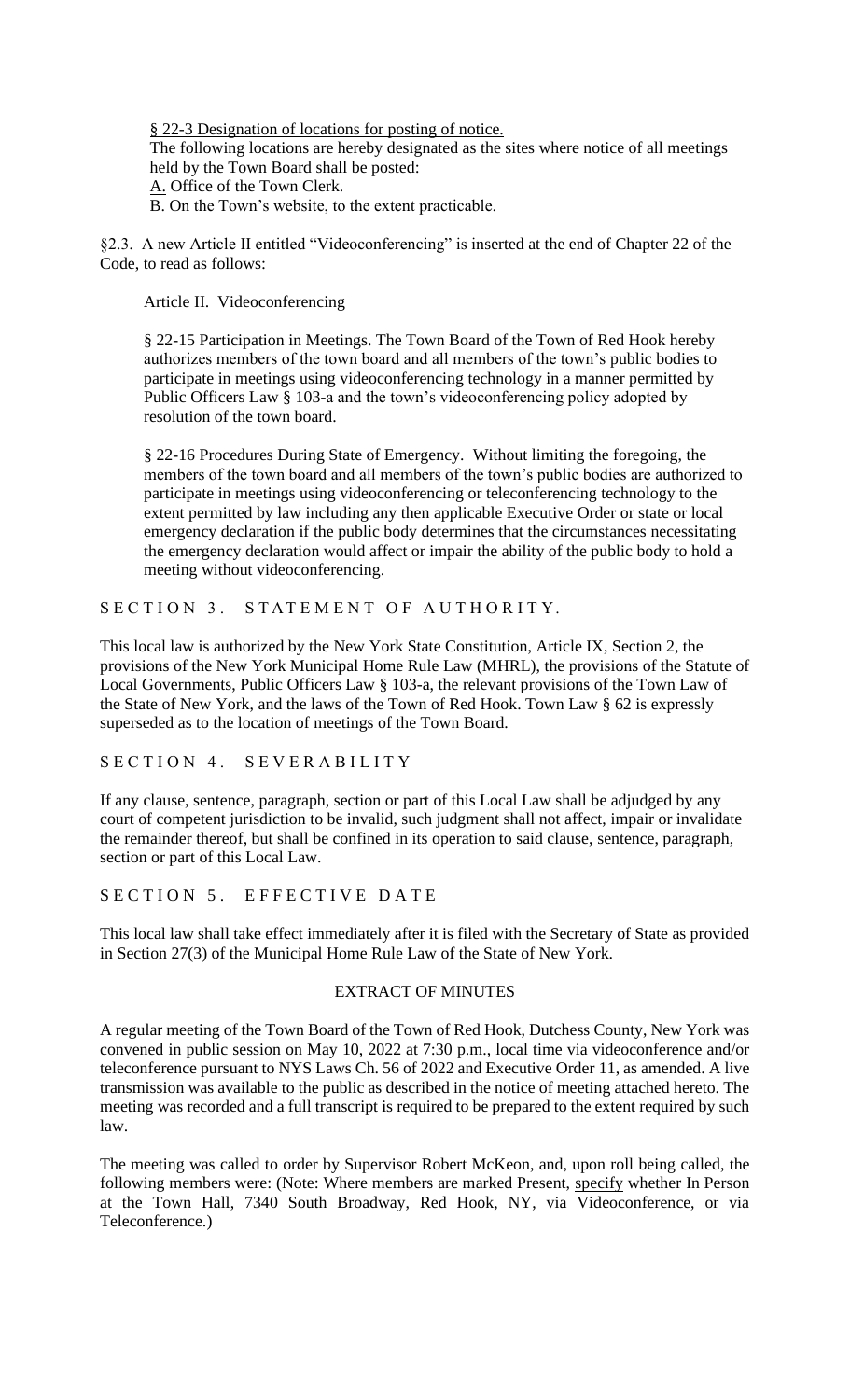|                                 | Present             | Absent |
|---------------------------------|---------------------|--------|
| <b>Supervisor Robert McKeon</b> | Via Videoconference |        |
| Councilmember William Hamel     | Via Videoconference |        |
| Councilmember Christine Kane    | Via Videoconference |        |
| Councilmember Julia Solomon     | Via Videoconference |        |
| Councilmember Jacob Testa       | Via Videoconference |        |

The following persons were ALSO PRESENT:

Christine M. Chale, Esq., Attorney for the Town, via Videoconference

The following resolution was offered by Supervisor McKeon, seconded by Councilmember Kane, to wit;

# **TOWN OF RED HOOK RESOLUTION NO. 26 DATED MAY 10, 2022**

### **ESTABLISHING A DATE FOR A PUBLIC HEARING REGARDING THE ADOPTION BY THE TOWN BOARD OF THE TOWN OF RED HOOK OF LOCAL LAW NO. B (PROPOSED) OF 2022 REGARDING VIDEOCONFERENCING POLICY**

The question of the adoption of the foregoing resolution was duly put to vote on a roll call, which resulted as follows:

| <b>Supervisor Robert McKeon</b> | VOTING Aye        |
|---------------------------------|-------------------|
| Councilmember William Hamel     | VOTING Aye        |
| Councilmember Christine Kane    | <b>VOTING Aye</b> |
| Councilmember Jacob Testa       | <b>VOTING Aye</b> |
| Councilmember Julia Solomon     | <b>VOTING Aye</b> |
|                                 |                   |

The foregoing resolution was thereupon declared duly adopted.

#### **Discussion- Water / Sewer Formation**

Supervisor McKeon began the discussion of the initial sewer initiative.

Attorney Chris Chale explained the process of how a municipality can create a water sewage system. A petition by owners or a Town Board with a motion subject to permissive referendum can start a process of creating a system.

Supervisor McKeon added he and Councilmember Hamel will be meeting with the Village of Red Hook Mayor and Deputy Mayor to further discuss this.

Councilmember Hamel asked if this sewer system would be considered a new system or an extension. Attorney Chale answered since they wouldn't connect, this would be a new system.

### **Discussion of the Town's Website Changes**

Councilmember Testa began discussion on some of the proposed changes to the Town's website from the Communications Committee. Some of the changes that are proposed are changing to a .gov website, better ADA accessibility, and updated color scheme for cleaner look.

Councilmember Kane added the mobile site doesn't always work well and suggested looking into making that work more efficiently.

Councilmember Solomon added to keep color choices mindful as certain combinations might not work well together.